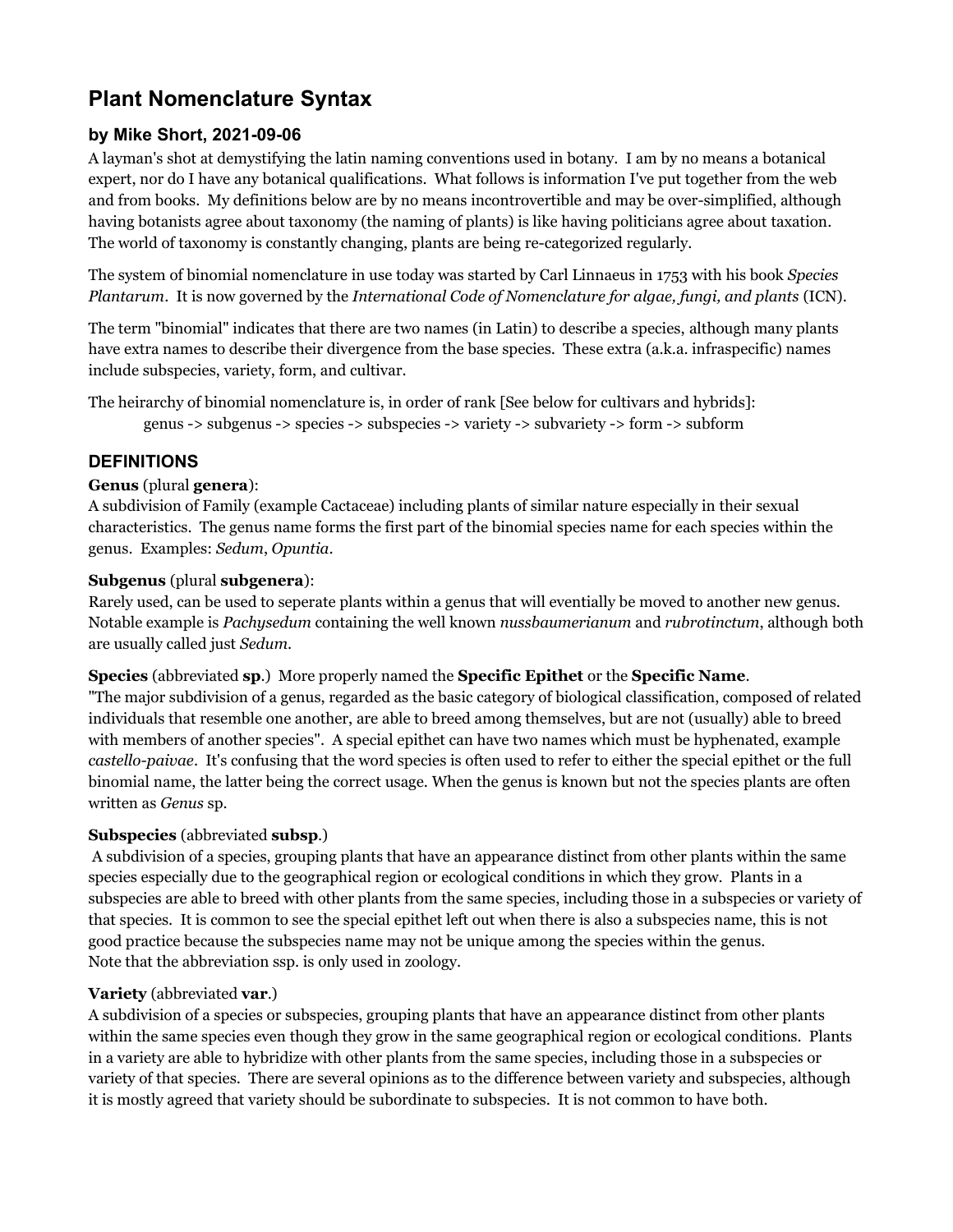#### **Subvariety** (abbreviated **subvar**.)

A subdivision of a variety, rarely used.

#### **Form** (latin **forma**, abbreviated **f**.)

 A subdivision of a species, subspecies, or variety, grouping plants with a noticeable morphological deviation. Often used forma are *cristata* for crested, *monstrosa* for deformed, and *alba* for the white flowered variant. Plants named with the same forma but within different species bear no relation to each other apart from the nature of their deviation.

#### **Cultivar** (historically abbreviated **cv**.)

A variation of a species, subspecies, or variety, being created by man and not found in nature. They can be created by means like, selection, cross-pollination, and various forms of hybridization. A cultivar is usually given a name in English which is written between single quotes, for example *Aeonium* 'Sunburst' or *Aeonium arboreum* var. *atropurpureum* 'Zwartkop' or *Crassula* 'Tom Thumb'.

#### **Hybrid** (abbreviated **×**)

A crossbreed between two species, subspecies, varieties, or occasionally genera. They can exist in nature but most are man-made. Many man-made hybrids are given cultivar names and lose the record of their parentage.

#### **Strain**

The term has no official ranking status in botany but is used to refer to a group of descendants produced by modification or mutation from a common ancestor that are similar in form. Plants within a strain show enough difference to each warrant a cultivar name. For example the group of Echinopsis known as Schick Hybrids. The strain name itself is not used in the binomial nomenclature.

# **SYNTAX**

In order to communicate effectively syntax is important, especially the case and slant of any text.

**Genus** names are always written in italics (or underlined), the first letter is capitalized, example *Kalanchoe*.

**Subgenus** if present is used instead of Genus using the same syntax.

**Specific epithet**, **subspecies**, **variety**, **subvariety**, and **forma** names are always written in italics (or underlined) all lowercase, example *ovata*.

Abbreviations for the above are not written in italics, example *Crassula arborescens* subsp. u*ndulatifolia*.

**Cultivar** names are written between single quotes and each word is capitalized (except words like and), examples 'Blue Flame', 'Black and Blue'. Note that single quotes can create problems on computers, especially when the name contains one ex: 'Hummel's Sunset', using unicode 2019 inside the name is a solution.

**Hybrid** names use the symbol for the multiplication sign ( $\times$ ), unicode 00D7, although lower case x is often used.

There are three ways of writing hybrids.

1) When the names of both parents are used the symbol is between the names, example *Aloe capitata* × *A. marlothii* where the A is the abbreviation for Aloe and may be left out.

2) When the hybrid has been given a new special epithet, example *Quercus* × *deamii* (an oak hybrid).

3) When the hybrid is between multiple genera and the result is given a combined name, example ×*Gasteraloe*. A space after the multiplication sign is optional. Although incorrect the multiplication sign is often omitted.

# **EXAMPLE**

Our old friend Zwartkop:

forma abbr. Genus Cultivar variety abbr. Aeonium arboreum var. atropurpureum f. nigrum 'Zwartkop' Specific Epithet Variety Form